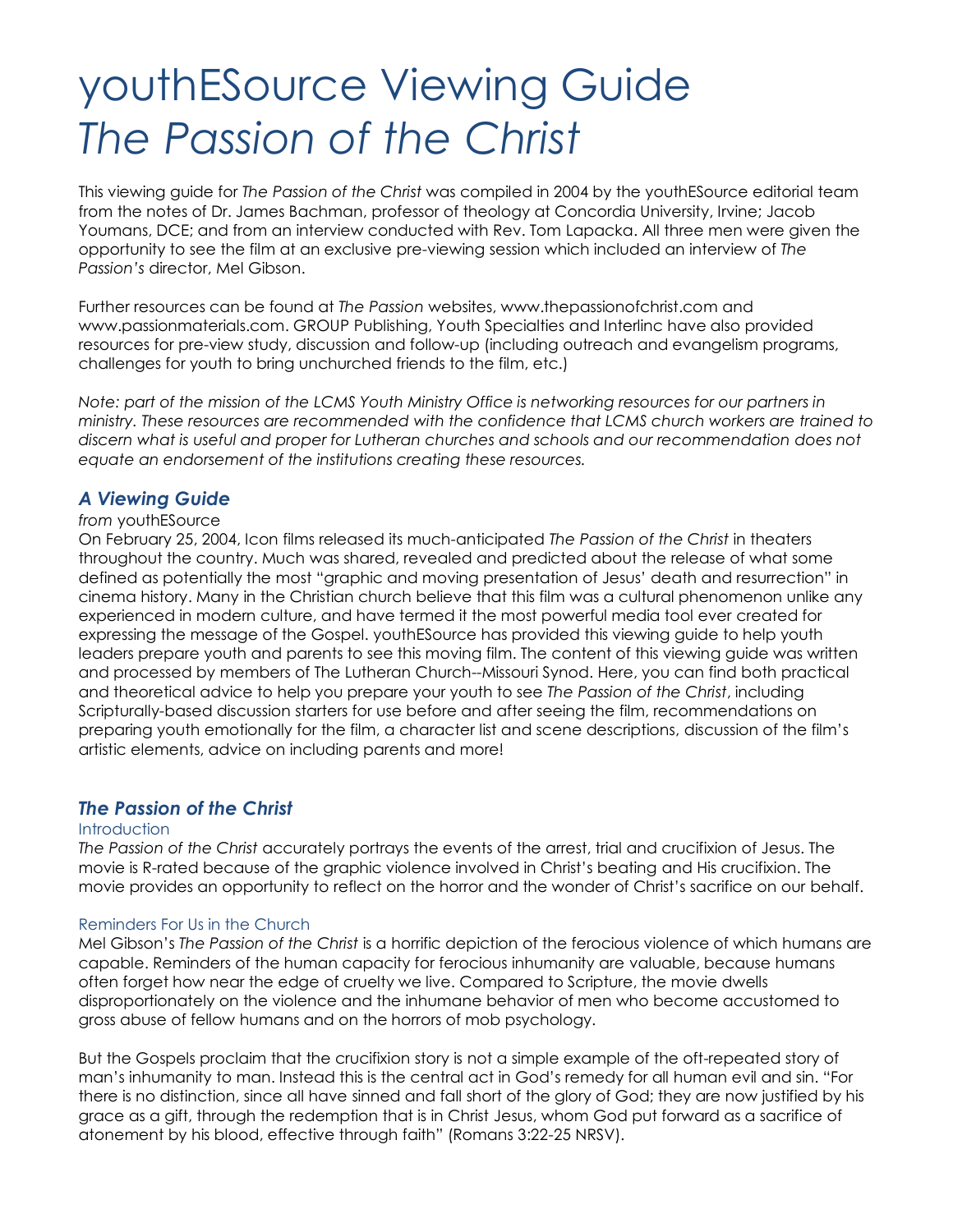Therefore, we must resist the temptation to identify with the "good people" in the movie (Mary, the beloved disciple, Simon of Cyrene), and we dare not divide humanity into evil people and good people. Christ died also for Mary, Simon, you and me.

Just as we are to identify ourselves as sinners, we are invited also to identify ourselves with Christ's own death. St. Paul teaches us that the sinful self in each of us is to die with Christ: "Do you not know that all of us who have been baptized into Christ Jesus were baptized into his death? Therefore we have been buried with him by baptism into death, so that, just as Christ was raised from the dead by the glory of the Father, so we too might walk in newness of life" (Romans 6:3-4 NRSV).

In the Small Catechism Luther vividly applies this teaching. He asks: What does Baptism mean for daily living? Answer: It signifies that the old person in us with all sins and evil desires is to be drowned through daily sorrow for sin and repentance, and that daily a new person is to come forth and rise up to live before God in righteousness and purity forever.

## Preparing to See the Film

Pray: Spend time in prayer as you consider leading youth to experience this film. Pray that the images depicted, the words spoken and the message shared would be used by the Spirit to guide youth to consider the meaning of the Cross and the necessary humiliation and death of Jesus as a sacrifice for their sins. Pray that you will be equipped with the words to share, and the heart to care for the different reactions your youth may have as a result of viewing this film. Pray that you are approaching the film, and the use of this film, in the proper way, not seeking to sensationalize or simply dramatize the story of the Passion, but as a tool to guide youth to consider their faith by the power of the Spirit at work in them.

## Practical Preparation

 Rating: *The Passion of the Christ* is rated "R". The movie closely follows the Scriptural account of the final hours of the life of Jesus Christ, and is visually graphic (particularly the scenes of the scourging of Christ and the actual act of the crucifixion) and may be too intense for young audiences. A suggested parent permission form is included below. We encourage youth leaders to make use of such a form in preparing to lead groups to the film, regardless of age. (Mel Gibson and others have suggested that the age of 12 is really as "young" as viewers should be.)

 $\Box$  Chaperones: Invite an adequate number of adults to watch the film with the group. Seat adults among the youth and make them available for youth before, during and after the film. Due to the intensity and extreme emotional response youth will likely experience during the film, be aware that youth may need to leave the room during the film. Adults should be on-hand to accompany these youth.

 Plan for a debriefing time after the film: You know your youth better than anyone. Carefully consider the best time to hold a debriefing. You may hold it immediately; you may wait a day or two. Taking time to view the film BEFORE attending with your youth may help you make the best decision about scheduling a debriefing.

#### Self Preparation: Lead Effectively

 $\Box$  Sneak-Preview: Plan to watch the film with the other adult chaperones before showing it to your youth. Taking time to process and respond to the film personally and privately may better equip you to focus on the needs and responses of your youth when they first see this film.

□ Prayer and study: Take time for personal preparation. Leading youth to experience this film will be vastly different than accompanying a group to view the *Matrix Reloaded* or through a discussion on the theology of *The Lord of the Rings*. Taking time for reflection and study before leading your youth becomes important as you guide youth through the film and the reactions likely to result.

#### Student Preparation: View Effectively

 Context and Background: Prepare youth pre-event for the film. The events of the film focus on the final hours of the life of Christ. Recognizing the primary characters and developing an understanding of the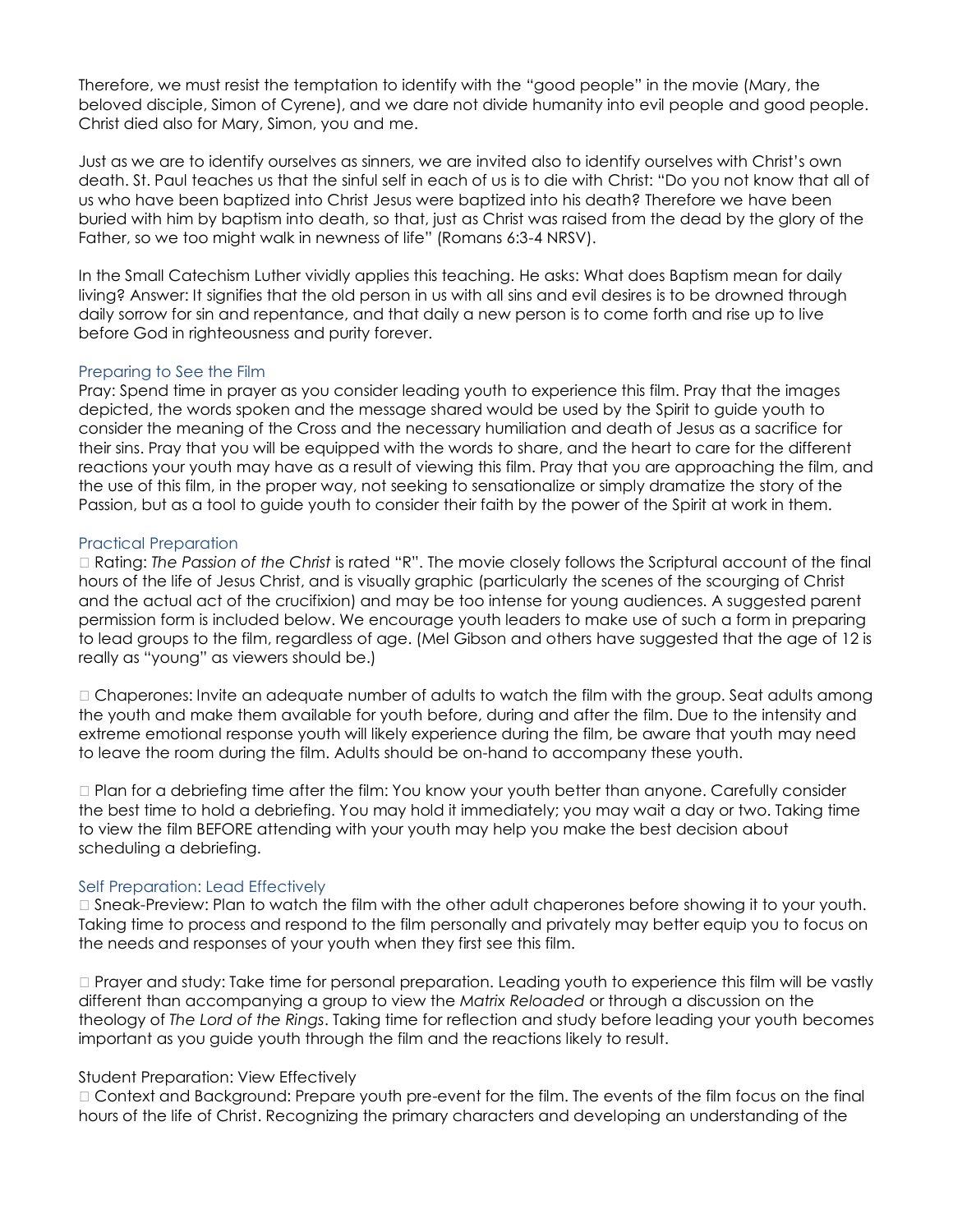approach Gibson employed in developing the film may be helpful for youth. Considering leading youth to discuss these three key questions pre-event:

- 1. Why did Jesus have to die?
- 2. Who's who in the Passion account?
- 3. Why is "feeling sad" for Jesus not enough?

Helping youth to focus not on how "badly" they feel for Jesus throughout the film, but rather on His sacrifice for them as it is graphically depicted will provide an appropriate context for youth viewing the film, lifting the emotions of the film away from their personal fixation and onto their understanding of the theology of the Cross, the humiliation of Christ and His sacrifice for us as His children.

See the enclosed Discussion Activities for more on equipping youth Scripturally to see this film.

 Behavior: Spend time discussing appropriate behavior with your youth. Viewing this film will be different from other movie-watching experiences. Encourage youth to maintain appropriate behavior during the film. When youth are uncertain how to react, oftentimes they will laugh or feel the need to make a joke or alleviate tensions. Help youth realize that while these responses are understandable, they are not acceptable for the situation.

 Emotions Are Okay: Each youth and each adult will experience the film differently, and there is no right way to respond to what they see. There is, however, a right way to respond to the emotions displayed by the other people in the youth group.

Assure youth that they can feel free to express emotions during the film and help them understand that the movie may cause an intense emotional response. Remind them that the adult leaders are available during and after the film for conversation and prayer. At the end of the film, allow youth to take their time to process it. If some in your group respond immaturely or without understanding, assign adults to usher these youth to the hallway. Again, be aware of others in the room.

Furthermore, assure your youth that while others around them may experience the movie in an intense emotional manner, it is okay if they do not. While they do need to respect the emotional needs of others, they do not need to emulate them in order to fully experience, appreciate, or understand the message the movie conveys.

# *Viewing* **The Passion**

#### **Parents**

Bring them along: It is important to involve parents in this experience. We suggest that permission forms be sent home for youth of all ages, to help inform parents of the nature of the film. Parents can be a source for conversation and reflection as youth consider their response to the events depicted.

## **Presentation**

 Meet: Establish a meeting time and place that will allow time to prepare the group one last time before watching the film. Remind your group of the following:

1. Behavior: "Normal" movie behavior is not appropriate

2. Emotions: Remind them that they may experience intense emotion (be careful not to say "you will" or youth who do not have a strong response will not carry "guilt.") and remind them that they may exit to the hallway, if they need.

3. Debriefing: Remind youth that there will be a debriefing time after the film.

 $\Box$  View: Be prepared, and prepare your chaperones and parents, to help youth deal with their emotions during and after the film. Consider equipping all of your leaders with tissues, and seating them near aisles where they are free to follow a youth who needs to leave the theater.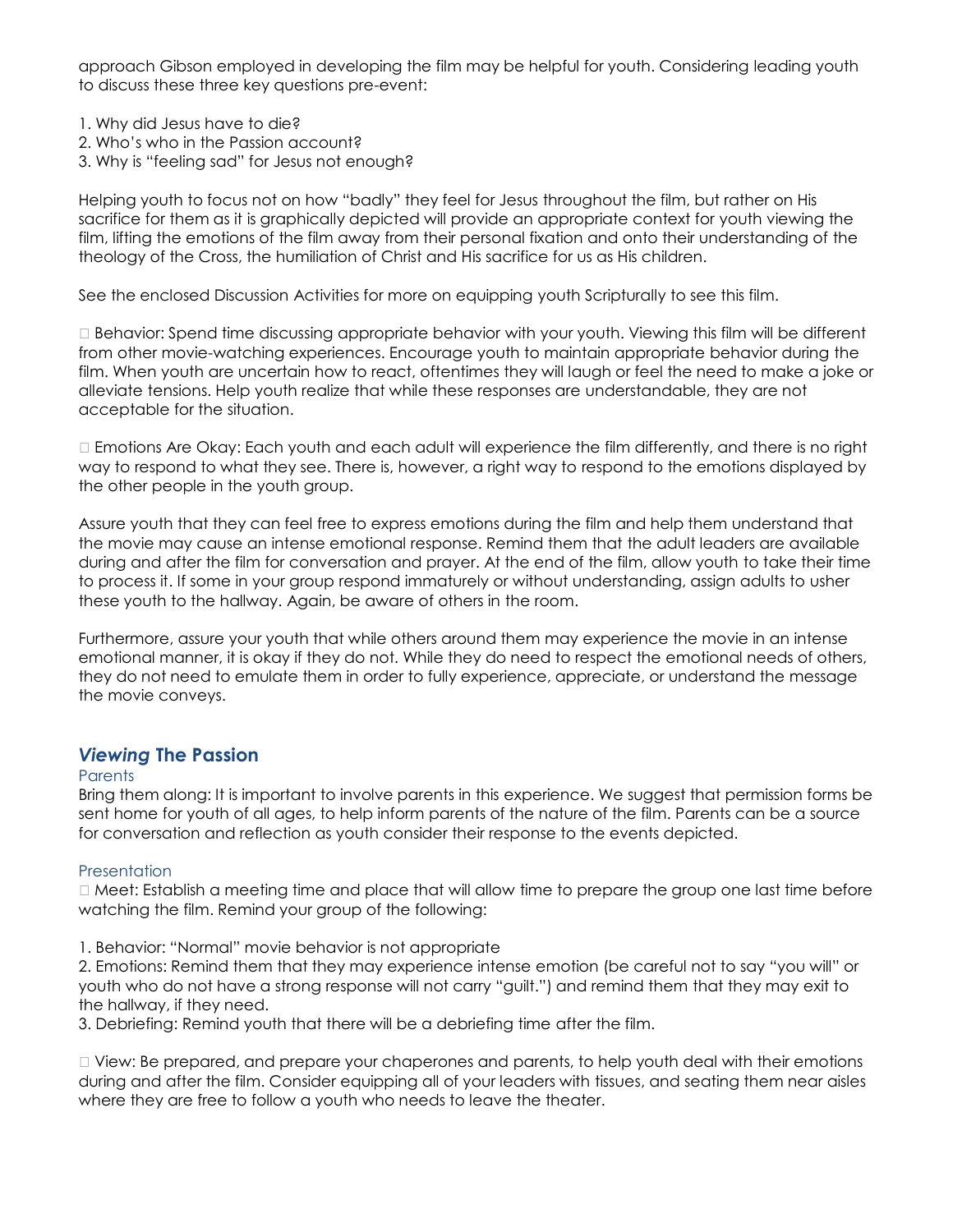Leave: Take time after watching the film. It often takes viewers some time to leave after viewing an emotional film. Have leaders available to escort youth who need to leave, or who may be reacting inappropriately, out of the room.

## **Process**

□ Talk Back: Consider how to debrief the film. You may meet as a large group; you may chose to have chaperones and other leaders work with small groups. You may hold your "talk back" immediately; you may wait a few days. Consider location: a home, the youth room, a coffee house. Select a place that is comfortable for the youth, and allows for focused and quiet reflection and discussion. We have listed 15 questions to consider in this discussion guide.

 Follow-Up: The film may cause reactions that last some time. Leaders across denominations share that this film will "forever change" how Christians view the cross. Consider using materials in this guide as a means of allowing youth to continue giving voice to their thoughts as they ponder this film and its meaning for their lives.

 Maintain Contact and Pray: Continue praying for and with your youth regarding what they saw in the film. Some will be moved to inspiration; others will be confused; others will wonder why everyone is making such a big deal of the film. Regardless of the response, your enduring interest in each youth through prayer and consistent contact will help guide them to a Scriptural, faith-based understanding of the events they witness in *The Passion of the Christ*.

## A Special Note on Anti-Semitism and Blame in *The Passion of the Christ*

*The Passion of the Christ* has come against much attack based on its supposed anti-Semitic content. This was not Gibson's intent, and he could not rewrite history to place Christ's death in the hands of some other ethnic group. However, it is vitally important that we personally understand and teach our youth to understand that it wasn't the Jews of 33 A.D. who put Jesus on the cross, nor was it the Romans; it was we who nailed His hands to the cross, our sin and the sins of the whole world that killed Him. No one people can be blamed, for all have sinned and fall short of the glory of God. (Romans 3:23) Encourage your youth to refrain from blaming anyone but themselves for the brutalities inflicted upon our Lord. Furthermore, encourage them in an understanding that had Jesus wanted to, He could have ended His own suffering by engulfing His persecutors in all the wrath of heaven (See Matthew 26:52-54). Instead, in obedience to the will of the Father, He chose to accept all that wrath upon Himself. Christ was at no point a helpless victim. He was God, allowing Himself to be broken by evil (inherent in people and perpetrated by Satan) so that evil would no longer have dominion over His beloved children.

This is the fundamental truth of the Law. When your youth understand this, then the message of Christ's glorious resurrection and His ultimate victory over death for their very sakes will hold a more precious significance. Arm yourself with the Gospel message of love when discussing the reality of Christ's suffering with your youth. Don't leave them alone in the guilt of the Law, but allow Scripture and the Holy Spirit to guide them through the Law into the joyful truth of the Gospel.

# *Youth Materials*

The following materials are for use with your youth as you educate and prepare them to view *The Passion of the Christ*.

# Contemporaries of Christ

The following list of people/groups play a significant role in *The Passion of the Christ*. Youth will benefit from developing an understanding of these people prior to viewing the film.

Go over the list as a group, in small groups or with partners. Consider discussing the following points about each: Name Personal/Political Characteristics Relationship/Attitude to Christ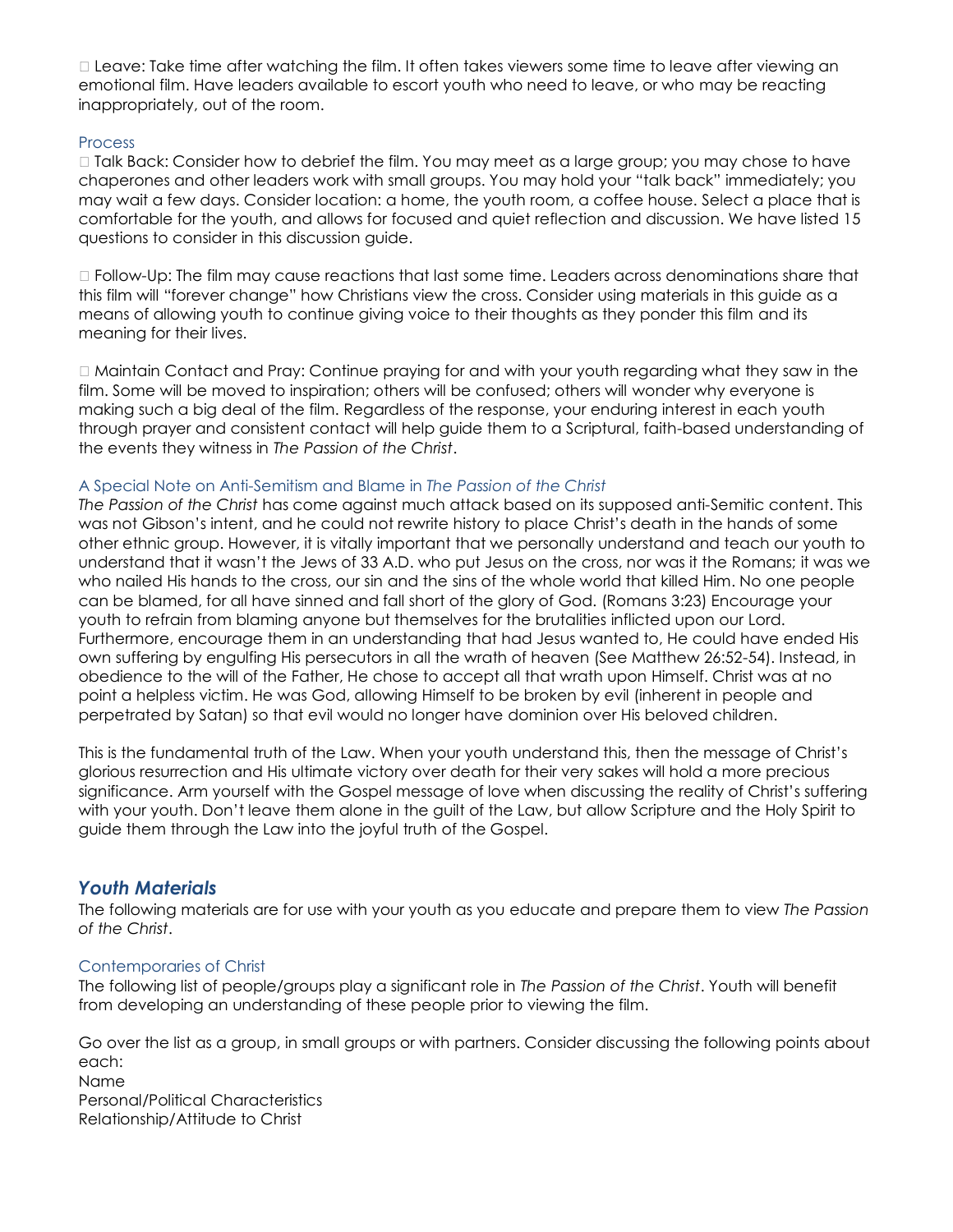Group One: Jewish Leaders *Caiaphas:* Matthew 26:2-65; Luke 3:2; John 18:13-14, 24-28; John 11:49-51; Acts 4:1-22 *Herod:* Mark 6:14-29; Luke 9:7-9; Luke 13:31-33; Luke 23:7-12; Acts 12:1-4 *Sanhedrin:* Matthew 5:21-22; Matthew 26:2-65; Acts 4:13-22; Acts 5:22-31; Acts 6:12-15; 7:1, 51-60 *Temple Guard:* Luke 22:4-6; Luke 22:47-54; John 7:32, 45-47; Acts4:1-3, Acts 5:22-25 *Group Two: Roman Authority Claudia Procles, Pilate's Wife:* Matthew 27:19 *Pilate:* Matthew 27:2, 11-26; Mark 15:43-45; Luke 3:1; Luke 13:1; John 19:1-16 *Praetorian Guard*: Matthew 8:5-13; Matthew 27:62-66; Matthew 28:11-15; Mark 15:16-20; John 19:31-34 *Group Three: Those Surrounding Christ Barabbas:* Matthew 27:16-26; Mark: 15:7-15; Luke 23:18-25; Acts 2:14 *Jesus' Mother, Mary:* Luke 2:5-7, 16-19; John 2:1-10; John 19:25-27 *John:* John 12:23-25; John 18:15-16; John 19:25-27; John 20:2-8 *Judas:* Matthew 10:2-4; Matthew 27:3-10; Luke 22:1-6, 47-49; *Mary Magdalene:* Matthew 28:1; Luke 8:1-3; John 19:25; John 20:14-18 *Peter:* Matthew 14:28-31; Matthew 16:16-23; Luke 5:1-7; John 18:10-27; Acts 2:14-40 *Simon of Cyrene:* Matthew 27:32; Mark 15:21; Luke 23:26; Acts 11:20 *The Two Thieves:* Matthew 27:38; Mark 15:27; Luke 23:32-33,39-43; John 19:17-18

## Discussion Activities

Consider using these discussion starters with your youth BEFORE attending the film.

#### Discussion Activity #1: Encountering the Gospels

Objective: that youth become more familiar with the Gospel narratives of Christ's passion and encounter God's word of forgiveness and love to them.

Divide the youth into four groups and assign Matthew 26:36-27:66 to one group, Mark 14:32-15:47 to another, Luke 22:39-23:56 to the third, and John 18-19 to the fourth. Have each group read its assigned Scripture looking for scenes in the narrative that the group would most wish to see depicted in the movie. Encourage each group member to choose a scene from the narrative and then discuss how he or she would expect the scenes to be presented in the movie. After each group has had time to work at these tasks, bring the groups back together and let them discuss their choices and expectations and why they chose the scenes they did.

Leaders should take the opportunity in the midst of the discussion to remind the youth that Christ underwent the suffering depicted in the Gospel because of our sin and to bring about our forgiveness and salvation. Mark 10:45 would be a helpful reference point: Jesus said, "For even the Son of Man did not come to be served, but to serve, and to give his life as a ransom for many."

Whether the youth do or do not choose features of the narratives that point to the violence of the whipping/scourging and the crucifixion, the leader can take this opportunity to discuss this part of Christ's suffering with the youth and help prepare them for the vividness of the film's depiction of the violence. See activity number two below for further suggestions as to how to address these matters.

If a record is kept of the groups' choices and expectations, then, after seeing the film, the youth could be led in a discussion of how Gibson actually handled the scenes they chose.

#### Discussion Activity #2: An Analysis of Original Sin

Objective: That Christian youth avoid dividing the world into "sinners" and "good people," and instead hear God's word from Romans 3: "There is no difference, for all have sinned and fall short of the glory of God, and are justified freely by his grace through the redemption that came by Christ Jesus" (3:22-24).

Assuming the young people have become acquainted with many of the characters involved in Jesus' suffering and death, ask them which character other than Jesus they would wish to play if they were actors who wanted a significant role in the film. Discuss their reasons for their choices. Discuss also which roles they would rather not have. You might point out that Gibson tells us that, while he plays no role in the film, his is the hand that you see driving the nail into Jesus' left hand. (You also see Gibson's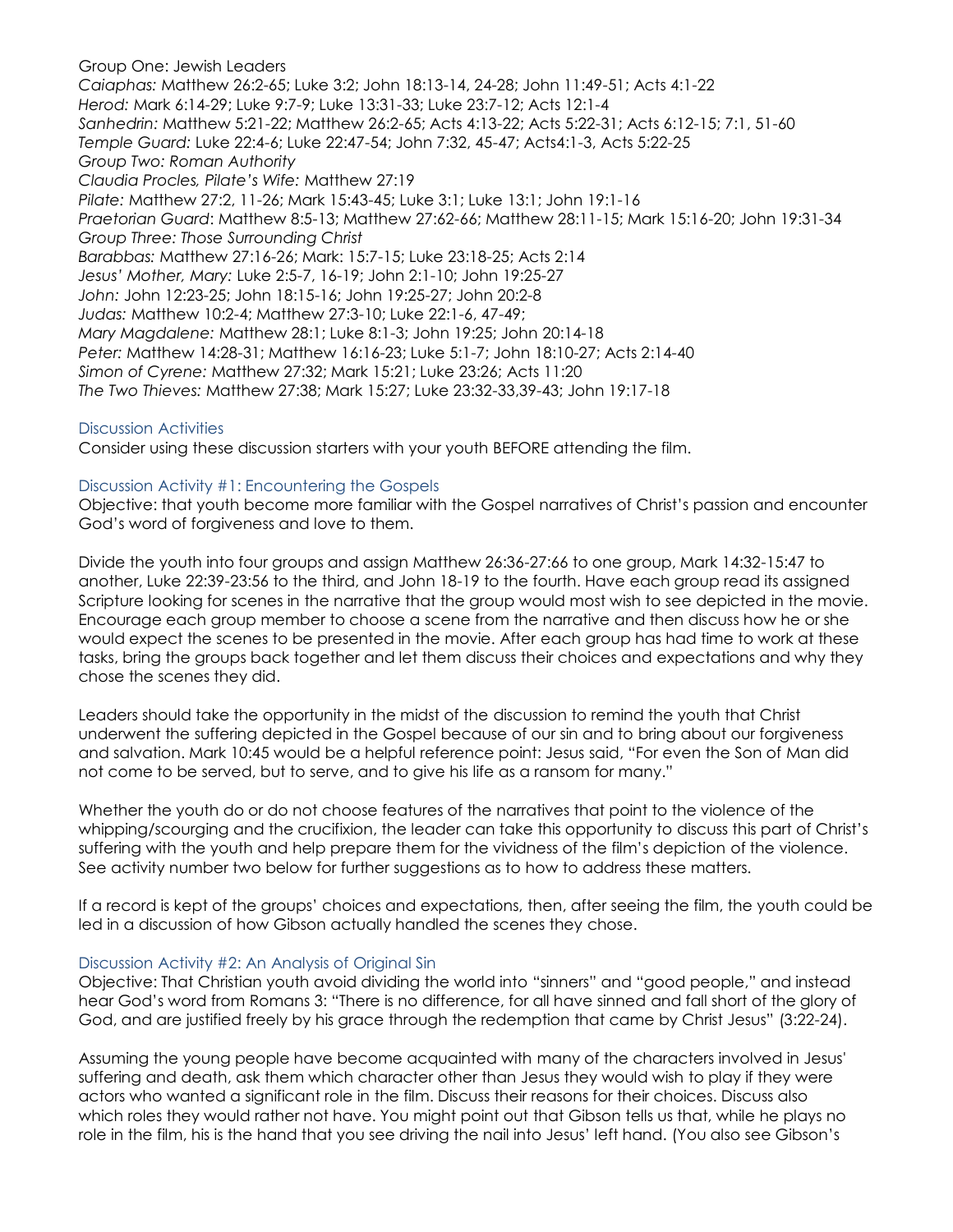feet in the flashback scene concerning Jesus and the woman caught in adultery. In that scene only Jesus' feet are seen, and Gibson put himself in that scene.)

Turn then to a related question: Which actual person in the narrative would you have wanted to be? This question is not about acting a role but about being a person. As you discuss their reasons you will want to explore how we will tend to divide the people in the narratives up into the really bad people, maybe Judas, or the soldiers, or the mob crying "crucify Him," and the "better" people, maybe one of the women, or Simon of Cyrene, or the beloved disciple who stood with Mary at the cross.

In light of Romans 3:22-24 we need to help the young people go deeper in their understanding of what happened in Christ's suffering and death. As Luther says, Christ died not only for the worst parts of humans. He died because, even when humans are doing very good things, we are often in a bad relationship with God. Our sin is that we do not fear, love and trust God as we ought, and all our actions are tainted by our unbelief and failure to trust God. This will help us understand why all the disciples forsook Jesus; see Matthew 26:31-35, and how Peter came to deny Him; see Matthew 26:69-75. This will also help us see why the first disciples were doubtful even after Jesus was raised and why so many people today, both Christians and non Christians, hesitate to trust that Christ rose from the dead and that He is freely giving us His eternal life. (See discussion starter #5 below.)

*The Passion of the Christ* is not a simple example of the oft-repeated story of man's inhumanity to man. Instead this is a depiction of the central act in God's remedy for all human evil and sin. Therefore, we must resist the temptation to identify with the "good people" in the movie, and we dare not divide humanity into evil people and good people. Christ died also for Mary, Simon of Cyrene (Mark 15:21), you and me. (Simon of Cyrene plays a significant role in the film.)

Just as we are to identify ourselves as sinners, so we are invited also to identify ourselves with Christ's own death. St. Paul teaches us that the sinful self in each of us is to die with Christ: "Do you not know that all of us who have been baptized into Christ Jesus were baptized into his death? Therefore we have been buried with him by baptism into death, so that, just as Christ was raised from the dead by the glory of the Father, so we too might walk in newness of life" (Romans 6:3-4).

In the Small Catechism, Luther vividly applies this teaching. He asks: What does Baptism mean for daily living? Answer: It signifies that the old person in us with all sins and evil desires is to be drowned through daily sorrow for sin and repentance, and that daily a new person is to come forth and rise up to live before God in righteousness and purity forever.

After seeing the film, the youth could be led again into a discussion of our temptation to divide humanity into the really bad and the better people, so that they can be pointed again to the significance of Christ's death for all people.

#### Discussion Activity #3: The Seven Words of Christ

Objective: That youth learn Jesus' words from the cross in their Gospel contexts and that they encounter Christ's love for them.

Encourage the youth to search for Christ's last words in Matthew 27, Mark 15, Luke 23 and John 19. They could do this all together or be divided into a group for each Gospel. The youth may be surprised to find that each Gospel has its own unique emphasis.

Matthew and Mark have only one word: "My God, my God, why have you forsaken me?" (Matthew 27:46 and Mark 15:34). This is the most difficult word. Jesus' "cry of dereliction" is the most somber witness of the effect of His taking our sin upon Himself. The sinless Son of God finds Himself forsaken in the midst of the burden of our sins. Leaders should also point out, however, that this word is the first word of Psalm 22, and Psalm 22 could be examined at this point. Youth will note that while the psalm speaks in a way very relevant to Jesus' terrible suffering, verses 22-31 witness powerfully to how God "has not despised or disdained the suffering of the afflicted one; he has not hidden his face from him but has listened to his cry for help" (verse 24). Many scholars believe that Matthew and Mark are showing us that Jesus prayed this psalm as He was dying on the cross.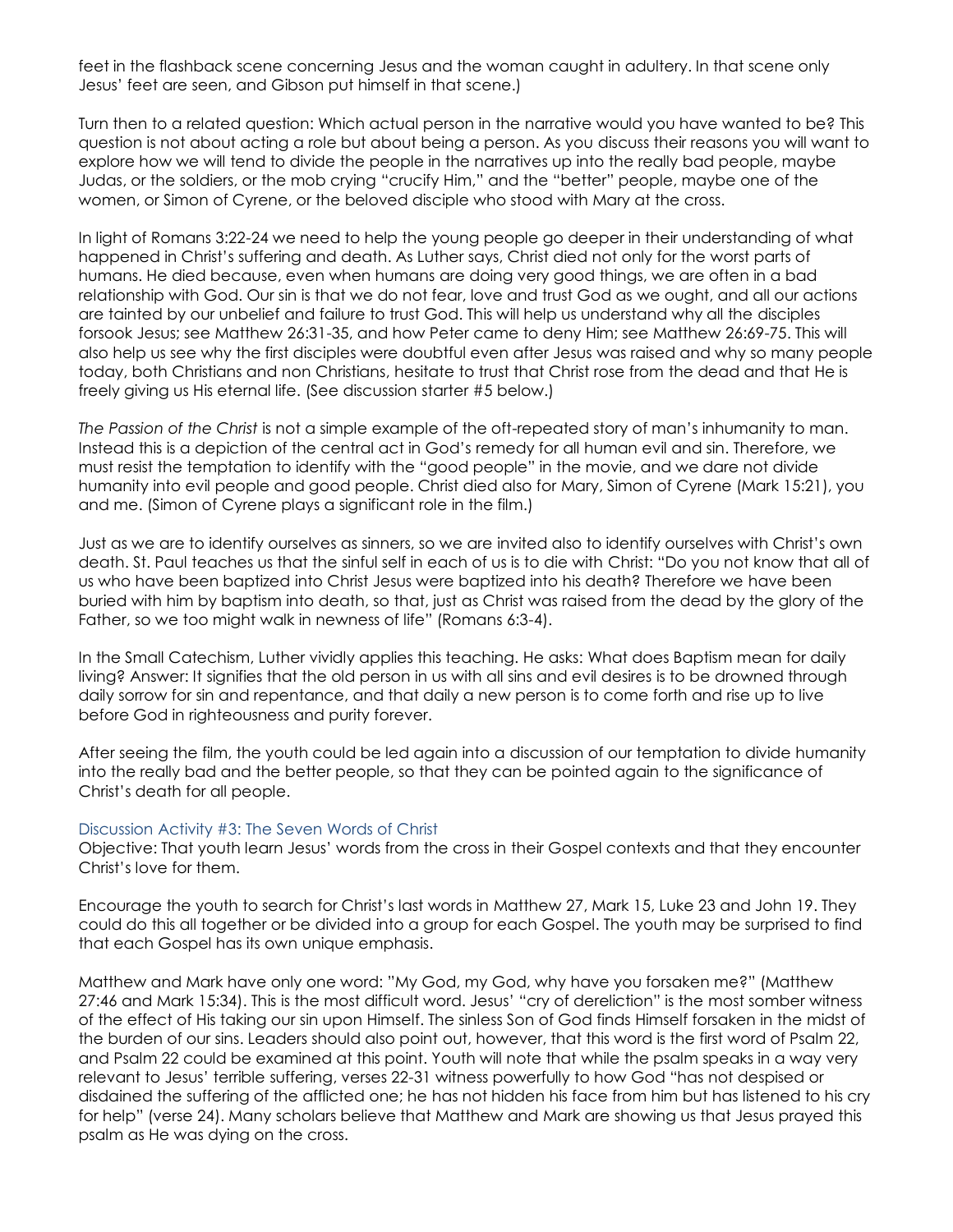Of Luke's three words (23:34, 43, & 46), the first ("Father, forgive them, for they do not know what they are doing") is a focused expression of Christ's forgiving love. The second ("Truly I say to you, today you shall be with Me in Paradise") is a specific word concerning the hope offered to all sinners by Christ our king. The third ("Father, into your hands I commit my spirit") shows Jesus' own trust in His Father as He commends His life into the Father's hands. (Note that Christ's third recorded word in Luke may be a quotation of Psalm 31:5. The importance of the psalms as prayers for God's people could be discussed in this connection.) This third word from Luke, along with the word from Mark and Matthew, provides an opportunity for discussing with youth the struggles of faith that come with times of suffering and despair. The book of Hebrews reminds us that because Jesus Himself underwent such a testing by suffering, "he is able to help those who are being tested" (2:14-18). And we have His example of prayer and His faithful commitment into God's hands.

Of John's three words (19:26-27, 28, & 30), the first ("Woman, behold your son! Behold, your mother!") shows Jesus' continuing care for His mother. The second ("I am thirsty") reminds us of His remarkable words to the woman at the well in John 4:7-15. The third ("It is finished!") makes plain that Christ's sacrifice on our behalf was fully completed at His death.

Youth could discuss how they would try to show the meaning of these words in doing a film like Gibson's. Which word would they choose as most fully showing the depths of Christ's love for us? A case could be made for any one of the seven words!

If a record is kept of the discussion of Jesus' words from the cross, then, after seeing the film, the youth could be led in a discussion of how Gibson actually handled the scenes in which the words are spoken. In particular, youth could try to determine whether or not Gibson helps the viewers connect the word from Matthew and Mark to Psalm 22.

Discussion Activity #4: Jesus as the Great I AM, His use of the Name in the Garden of Gethsemane Objective: That youth be strengthened in their faith in Jesus, the Son of God, who is God from God and Light from Light.

Invite the young people to dramatize John 18:1-11. Have them focus on how best to depict verse 6, "When Jesus said, 'I am he,' they drew back and fell to the ground."

One of the most intriguing features of the Gospel narratives about Jesus concerns His use of the simple "I am he." In Greek, this is "ego eimi," an emphatic way to say this phrase. Jesus uses this phrase in two ways: In John's Gospel we read that Jesus says "I am the bread of life" (6:35); "I am the Light of the World" (8:12, 9:5); "I am the gate" (10:7, 9); "I am the good shepherd" (10:11, 14); "I am the resurrection and the life" (11:25); "I am the way, the truth and the life" (14:6); "I am the true vine" (15:1, 5).

These are wonderful sayings about who Jesus is as our Lord, God and Savior. But Jesus used an even more majestic way to say who He was. Read John 8:48-59. In verse 58 he declares, "Before Abraham was, I am." The Jews understand that in these words Jesus is plainly claiming to be God, and so they try to stone Him (Leviticus 24:16 says it is appropriate to stone someone who blasphemously claims to be God). But Jesus is God, and the words are not blasphemy but the truth. Jesus' use of "I am" connects Him with God's special name as revealed to Moses in Exodus 3:13-15. Some will also hear an echo of God's selfdescription in a passage like Isaiah 43:25: "I, even I, am he who blots out your transgressions, for my own sake, and remembers your sins no more."

When Jesus emphatically said, "I am he," those who came to arrest Him understood that they were in the presence of someone extraordinary; someone so extraordinary they could not stand in His presence. After seeing the film, you could discuss whether Gibson's portrayal of this scene helps people see its full meaning.

#### Discussion Activity #5: Encountering the Resurrection

Objective: That youth celebrate Christ's resurrection victory and be prepared to speak of the resurrection with one another and with the unchurched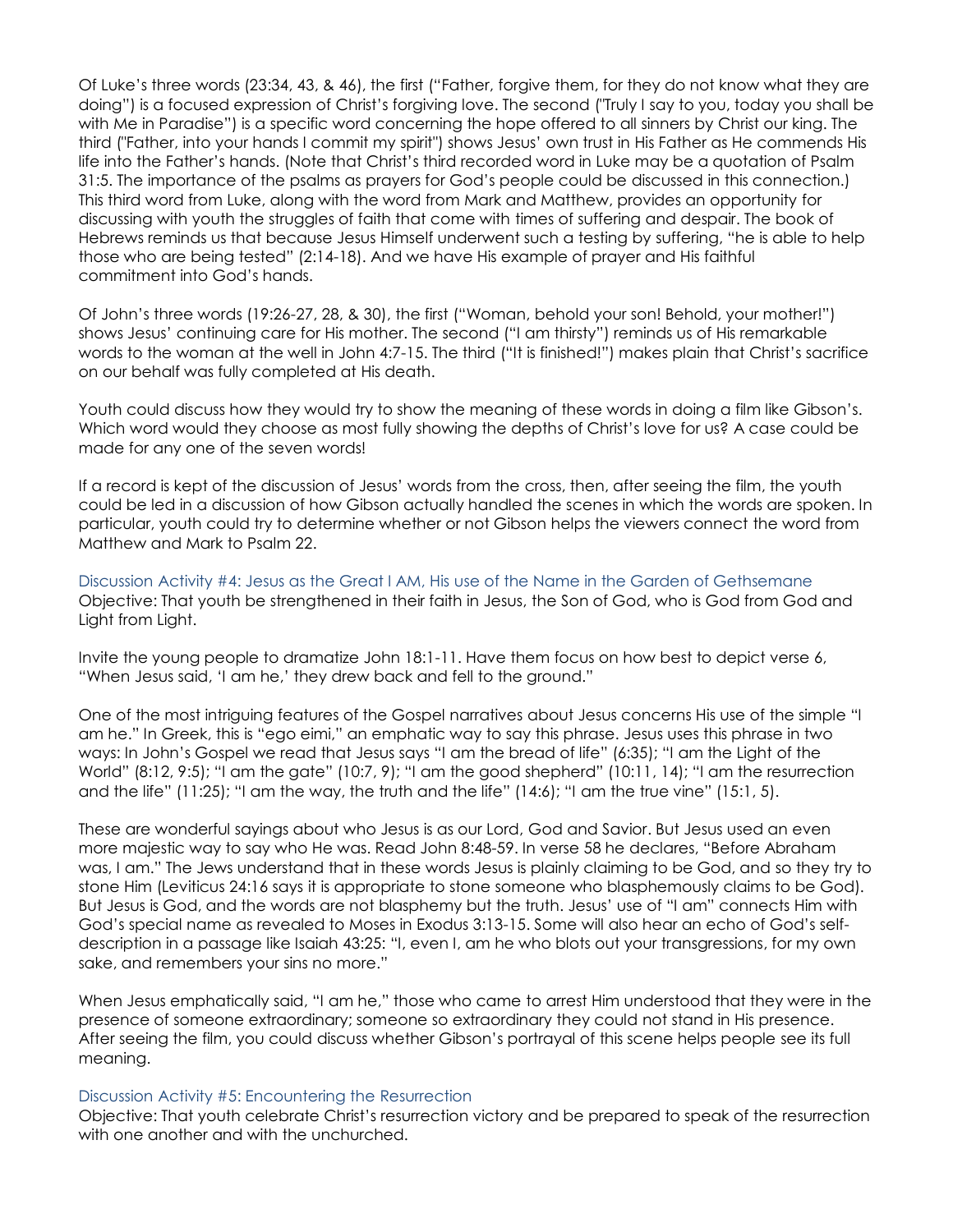Spend time in large or small groups reading the Gospel accounts of the resurrection: Mark 16, Matthew 28, Luke 24, and John 20-21. Mel Gibson has designed the movie to focus on Christ's suffering and death, but as a Christian he also wanted to witness to the resurrection. Ask the youth this question: If you were Mel Gibson and you wanted to use only one minute of time in the film to make a witness to Christ's resurrection, what would you put in that minute?

It is worth reflecting on the role of women among the first witnesses to Jesus' resurrection. Scholars often remark that in a day when women's public witness was not valued, Jesus was willing to have them play major roles. See, for example, Luke 8:1-3, John 4, and Luke 10:38-42. The disciples were not immediately ready to trust the women's reports, but they discovered the women were right. See, for example, Luke 24:22-25. Gibson's film gives an important place to women's roles also when Jesus was suffering and dying. You may further point out that as a traditional Roman Catholic, Gibson may assign significance to Jesus' mother Mary that goes beyond what we see in God's Word.

You might also discuss with the young people how scholars tend to agree that Mark's Gospel originally ended at verse 8 of chapter 16. Our best manuscripts do not have endings that go beyond verse 8. But that raises a question. Why would Mark end with, "They were afraid, you see." Most translations don't have "you see," but in Greek the sentence ends with the word "gar" which would roughly translate into "you see" in this context. Greek sentences hardly ever end with "gar," but here we seem to have a whole Gospel ending in this puzzling way. Discussion of the interesting questions about the ending of Mark's Gospel may help the young people explore the many different ways we can make a witness to the resurrection. In a similar way you might also discuss Matthew's report that the disciples "worshiped him; but some doubted" (28:17). Luke's narrative of Jesus' appearance to the disciples on the way to Emmaus (24:13-35) can also lead to some good discussion: why was it difficult for them to recognize Jesus? Why does Luke say that they recognized Jesus when He blessed and broke the bread; does this connect with our own times of Jesus giving us His body and blood in Holy Communion? John's account of "doubting Thomas" (20:24-29) explores similar questions.

## Artistic Elements in the Film

The following is a list of the different artistic elements employed by Gibson in *The Passion of the Christ*. Though these artistic elements do not compromise the Scriptural nature of the film, they do include characterizations and events that go beyond the Scriptural records of what actually happened. The following list is not exhaustive, but it could prove useful to you as you lead your youth in a follow-up discussion of the film.

## Artistic Element #1: Use of the Ancient Languages

*The Passion of the Christ* is filmed entirely in the Biblical languages of Aramaic and Latin. English subtitles are used to help viewers who may not be familiar with the story follow the action. People have provided mixed responses to Gibson's choice to use the original languages instead of filming the entire movie in English.

Possible questions: Do the original languages add to the overall authenticity and intensity of the film or do they take away from the viewers' ability to fully experience the film? What would you have done if you had directed this movie?

#### Artistic Element #2: Flashbacks

Gibson implements several different flashbacks as the movie unfolds, providing viewers with a visual and emotional break from the harsh action in the film. These flashbacks include scenes of Jesus in His family's carpentry shop, Jesus teaching the people and a scene dealing with the woman caught in adultery (John 8:1-12, but Gospel manuscripts disagree about this narrative. Gibson portrays the woman caught in adultery to be Mary Magdalene, though Scripture does not support this. Some background concerning speculations about Mary Magdalene would be helpful in discussing Gibson's portrayal of this woman [Luke 8:2, Mark 15:40]).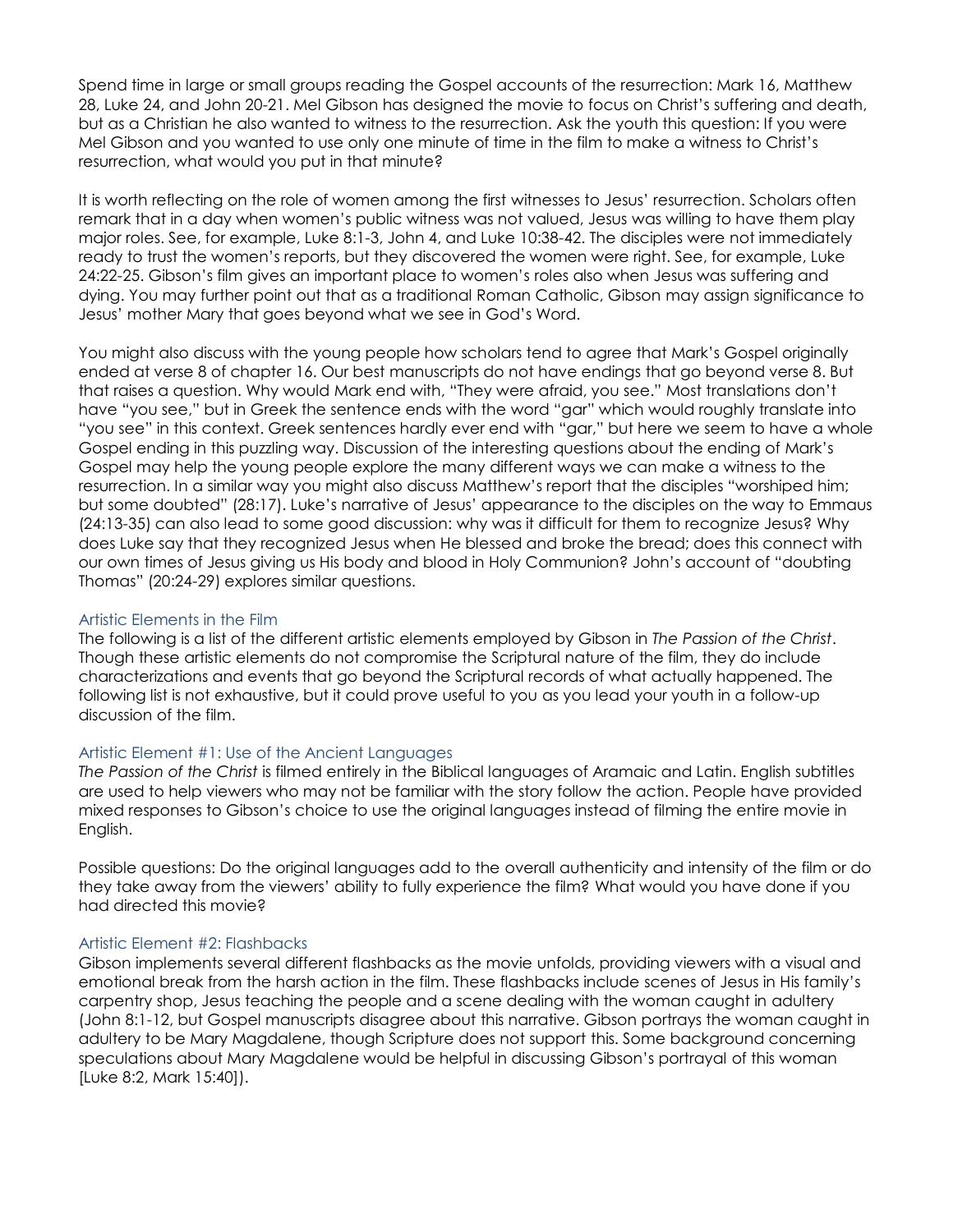Possible questions: What purpose do the flashbacks serve in the movie? Why do you think Gibson placed each flashback where he did? What do the flashbacks teach moviegoers about Jesus' ministry and life? Do you think they were accurate? Why or why not?

## Artistic Element #3: Characterizations and Interpolated Events

Gibson employs some poetic license in his characterizations of certain key players in *The Passion.* He also interpolates some events into the action of the film. Some of the non-Scriptural artistic elements in this vein that you will see include:

*Characterizations of Mary, Mother of Jesus:* Gibson is a Roman Catholic, which means that he believes certain things to be true of Jesus' mother that are not supported directly by the Holy Scriptures. One of these beliefs is that Mary was present with Christ through every step of His ministry, including His death. In keeping with this belief, Mary plays a significant role in *The Passion of the Christ*, and is present through much of Christ's suffering.

Possible questions: Why do you feel Gibson placed Mary in so many scenes in this movie? How did her presence enhance your understanding of the action in the film? How did it possibly take something away?

What do you think of Mary's relationship with Jesus? What do you think of His treatment of her? What does this mean for you?

*Characterizations of Mary Magdalene*: Scripture tells us that Mary Magdalene, a devoted follower of Christ, was one of several women whom Christ had cured of disease or possession. We know that Mary Magdalene had been possessed by seven demons before she met the Lord, (Luke 8:2) and that she and other women who loved Christ traveled with Him and the disciples to attend to their needs. We also know that she was present at the Lord's crucifixion. This is all Scripture tells us of her connection with Jesus. However, popular Catholic tradition holds that Mary Magdalene was the woman caught in adultery and the woman who poured expensive perfume on Christ's feet, anointing Him for his death (Matthew 26: 6-13 and Mark 14:1-9). Gibson's depiction of Mary Magdalene follows this popular view of her.

Possible questions: How does Gibson depict Mary Magdalene in the film? Why do you think he does this? How does this depiction enhance your understanding of Christ's relationships with His children? How does this depiction, and the actual Scriptural account, enhance your understanding of Christ's view of women?

*Characterizations of Simon of Cyrene:* Simon of Cyrene was the foreigner who was made to carry Christ's cross to Golgotha. (Mark 15:21) Gibson chooses to give focus to this humble character as he fulfills his task. Simon originally wants nothing to do with the bloodied, disfigured Jesus, but as he walks with the cross to Golgotha, he comes to admire and defend Him.

Possible questions: Gibson gives focus to this otherwise humble player in the crucifixion story. Why do you think Gibson made this choice? What do you think Simon's transformation in his attitude about Christ communicates to moviegoers? What does his role in the crucifixion mean for you?

*Events Surrounding the Suicide of Judas Iscariot:* Judas is the well know disciple turned traitor in the crucifixion story. Gibson inserts a short vignette into *The Passion* that fills in the space between Judas' return of his 30 pieces of silver and his suicide. The vignette is a non-Scriptural look at the psychological trauma Judas perhaps experienced as a result of his betrayal, and includes manifestations of his distress in the form of children who hurl rocks and torment him. This torment drives Judas to hang himself in a later scene.

Possible questions: Do you think Gibson was right in his depiction of Judas in the movie? Why or why not? How are Judas' actions similar to Peter's when Peter disowns Christ (Luke 22:54-62)? Why do you think Judas' fate was different from Peter's, whom Christ later reinstates as a disciple (John 21:15-25) and who goes on to be a major player in the foundation of the Christian church? What choices did Judas make that led him to his torment, even after he returned the 30 pieces of silver? Is Judas a victim, or did he have the same option of forgiveness that Peter did?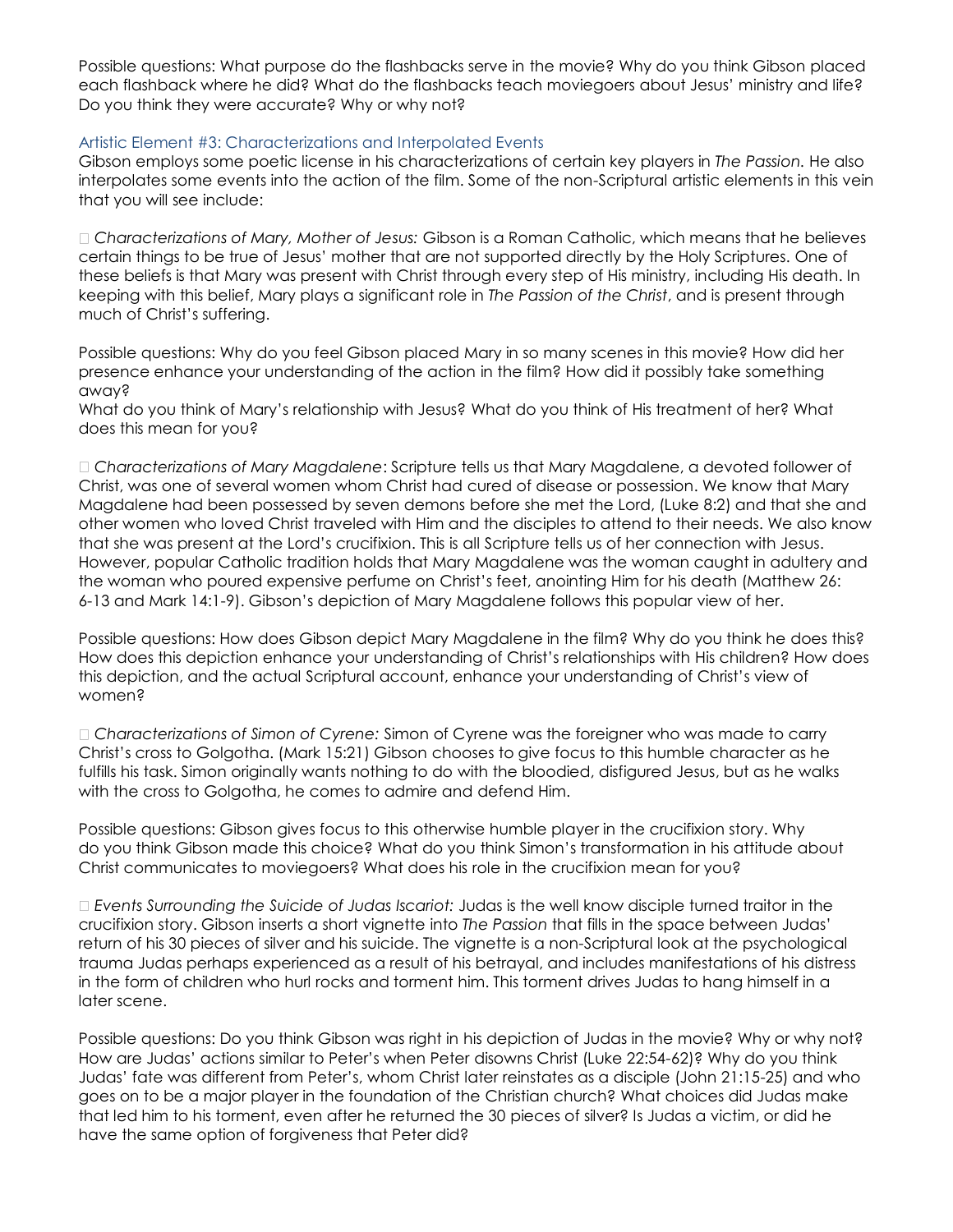*Characterizations of Satan*: It is a given that Satan played a significant role in the crucifixion of Christ, even though his role is never explicitly mentioned in Scripture. Satan enflames and uses to his advantage the sins inherent in all people, and it goes without saying that he enjoyed watching his archenemy suffer as horribly as He did on the cross. Gibson chooses to depict Satan as a character in *The Passion*, showing him as an unsexed, eerily perfect figure (who looks startlingly like Mary, Mother of Jesus) that only Christ can see. Satan constantly tempts Christ as the film plays out.

Possible questions: Why do you think Gibson depicted Satan in the film? Why do you think he chose to make Satan look the way he did? What do you think of the ways Satan tempted Christ? What do you think of Christ's response to Satan? What does this mean for you?

## Talk Back Triggers

Mel Gibson has been quoted as saying that he made *The Passion of the Christ* to raise questions, not to answer them. Your youth will very likely have several questions after seeing this film. To encourage them to start talking about their questions, consider using the following as a starting point to dialogue with youth following their viewing of *The Passion of the Christ*.

1. Why do you think the authorities wanted Jesus eliminated?

2. This film has been charged as being Anti-Semitic (against the Jewish people). Why do you feel this charge was made? Is this a fair charge? How do you see yourself in the depiction of the Jewish people in this film?

3. Mel Gibson appears in one scene of this film; his hands drive the nails into the palms of Christ. What does Gibson's choice suggest to each of us as we view this film?

4. The Romans depicted seem to really enjoy the torment they inflicted upon Jesus. How did this make you feel? Why do you think Gibson portrayed them this way? Do you think this is accurate? What does the Romans' sadistic enjoyment of Christ's torment say to you about human nature? About yourself? 5. Other than Jesus, for which person do you feel the most compassion? Judas? Peter? Pilate? Mary? Why?

6. Was Pilate in a no-win situation? What would have been the result of his letting Jesus go?

7. React to Jesus in His dialogue with Pilate as opposed to His dialogue with Herod. What possible reasons might Jesus have had for speaking to Pilate and not to Herod?

8. The film is brutal and violent. React to what you saw, and explain how it has impacted your view of the story of the crucifixion.

9. What was the significance of the earthquake and the tearing of the curtain in the Temple, Holy of Holies?

10. Why was the Resurrection absolutely vital to the viewer's experience with this film?

11. What range of emotions did this film pull from you? How did the reaction of others around you impact your experience with the film?

12. Share the most powerful part of this film for you.

13. Explain the idea that someone does not "watch" this film, but "experiences" this film. What does this mean for you as someone who has been a part of this film and as a Christian?

14. God made emotions, and they are powerful things. Are decisions based on emotions always good? What role does our emotional reaction to this film play in our faith in Jesus Christ?

15. What would you say to a non-Christian friend who sees this film? How could you use the scenes in the film to help your friend understand why Christ did what he did? How could you help your friend realize that the film is based on an actual historical event, not just a sensational piece of fiction? How does this film make it clear that Jesus is unlike any other "god"? How can you compassionately communicate this difference to a non-Christian friend?

# Personal Journal

Ask youth to journal in order to chronicle their reactions to *The Passion of the Christ*. You can give them a sheet of paper with the following questions on it.

General reactions: Jot ideas, compose a poem or simply journal about your "gut" reactions to the film: Consider this statement, "Feeling sad for Jesus doesn't make you a Christian" How might you help a non-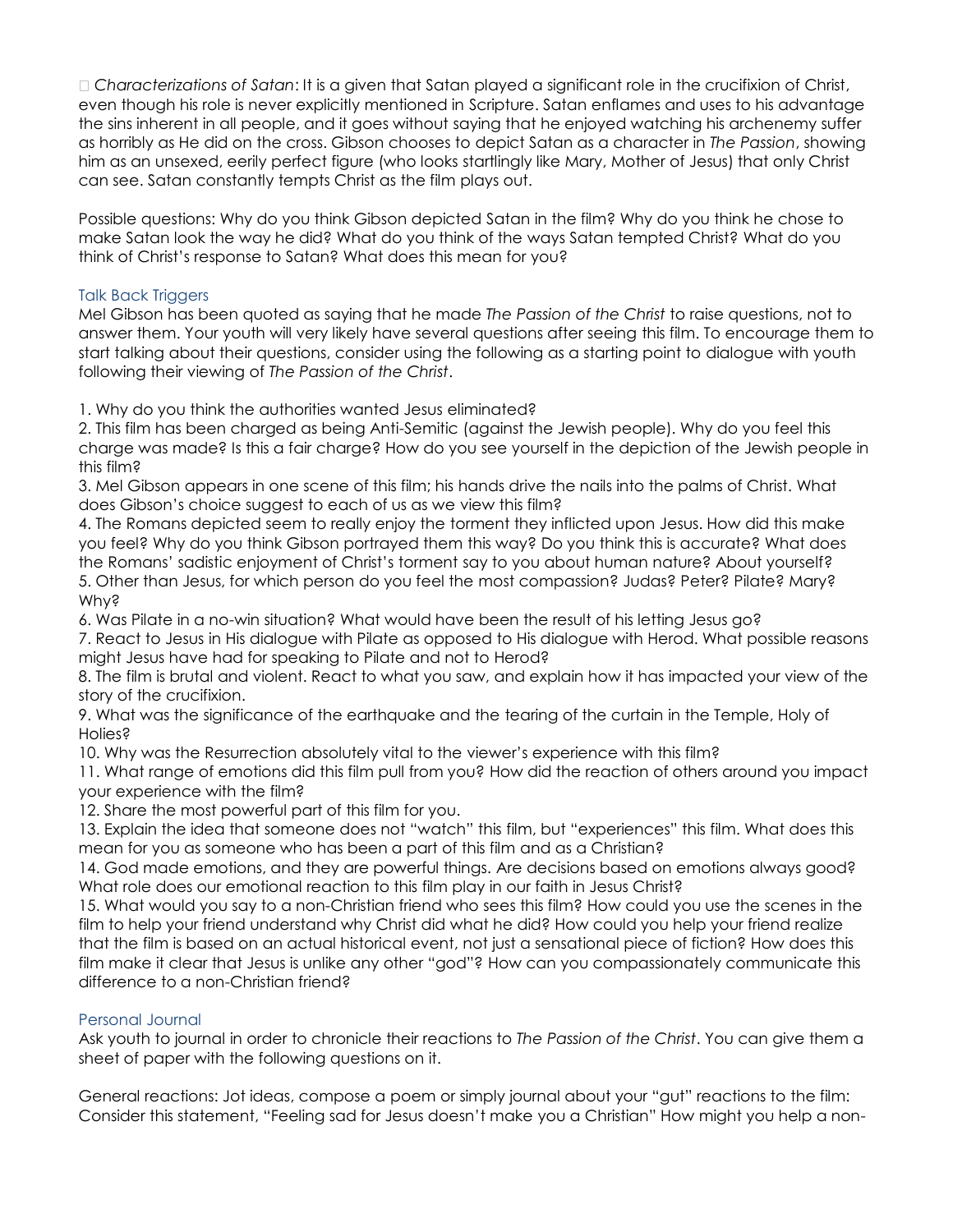Christian person move beyond just feeling sympathy for the death of "this man" to focusing on His Sacrifice for them? What words would you use?

Can an emotional event change a person's life? How has this film impacted your life?

What do these words mean for you as a Child of God, "no greater love than this, that a man should lay down his Life for his friend…" Jesus calls you friend. How does this reality shape your life and your plans?

# *Review of The Passion of the Christ*

*By Jacob Youmans, DCE* Mel Gibson's *The Passion of the Christ*

*But He was pierced for our transgressions, He was crushed for our iniquities; the punishment that brought us peace was upon Him, and by His wounds we are healed.* Isaiah 53:5

These words from the prophet Isaiah are presented at the beginning of Mel Gibson's 12-year odyssey known as *The Passion of the Christ*. I've heard this verse a thousand times in my life, but the words never truly sunk in until I spent two hours viewing the images associated with the passage. This is without a doubt a movie that every Christian over the age of 14 must see. It's a film we all need to take our unchurched friends to see. In a way that has never been done before, we see what Jesus endured out of His passionate love for the human race. *The Passion of the Christ* is more than a typical low-budget movie depicting a Jesus with blonde hair and blue eyes; this is as historically accurate as any movie I've ever seen on the death and resurrection of Christ.

*The Passion* begins in the Garden of Gethsemane following the Last Supper and works through the trials, torture, crucifixion and resurrection of Jesus. It's fast-paced, with subtle flashbacks to different, "happier" moments in the Lord's life, giving the audience time to catch its breath before each scene of Roman brutality. Like any movie, there is some artistic license taken, but the script as a whole is exceptionally loyal to the Gospel accounts. The film was made all the more powerful and authentic through the use of the languages used in Christ's day, Aramaic and Latin. Though English subtitles are used, I found myself not reading them very often, finding it sufficient to follow the movement of the story without them.

One of the questions I always had about the crucifixion, even as a child in Sunday school, was, "Why did Jesus die so much more quickly than the two thieves on either side of Him?" The answer is presented soundly in this movie as we see a Jesus who is beaten far worse than we ever imagined. We see a Jesus who knows His mission must be completed, but who at the same time is undergoing unimaginable suffering. One of the miracles of the crucifixion is that Christ survived long enough to make it to the cross; a lesser man without the passion for saving all the peoples of the world would not have survived the precross punishment given to Him.

Incidentally, the movie presents Evil in a unique manner. The film shows that Jesus was tempted up until the very end, and the source of His temptation takes many different forms, such as a Satan figure, a child and groups of children and a bird. Even in the final hours of Jesus' life, He faces a constant bombardment of evil. We visually see how Jesus was tempted in every way just as we are tempted.

Our unchurched friends need to see this presentation! There are a number of ways to help them do so; our church is going to rent a theater and encourage our members to come with their unchurched friends. Outreach magazine is calling *The Passion,* "Perhaps the best outreach opportunity in 2000 years." There are a number of Internet resources available to help you if your church decides to promote this movie. The official movie site is www.thepassionofchrist.com. Church resources are available at www.thepassionoutreachcom, and there are even free resources available at www.passionmaterials.com . For advance tickets and group sales, check out the website www.thepassionticket.com. *The Passion of the Christ* will be rated R for its graphic violence, so this is not a movie to show in Sunday school with little children. It is, however, one that will cause you to think and ask questions you may have never thought of before. And after all, good art does not answer questions--it raises questions. It's up to us to be the hands and feet of Jesus to point people where they can find the answer.